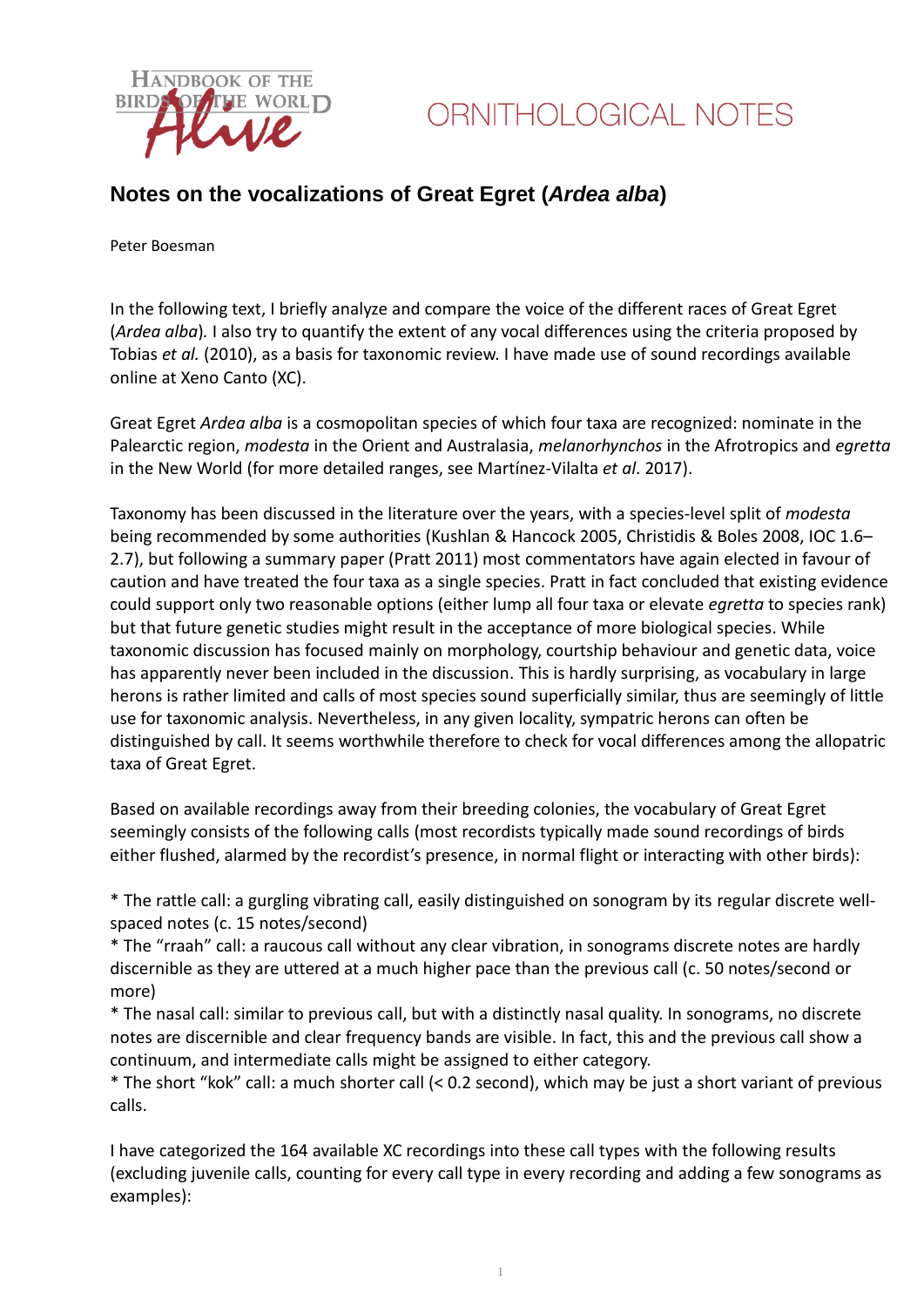



(sonograms from XC285221, Belgium, J.Simar; XC187098, Poland, J. Matusiak)



(sonogram from XC144937, Italy, M. Dragonetti)



(sonogram from XC103215, Germany, C. Bock)



(sonogram from XC340208, Japan, A. Torimi)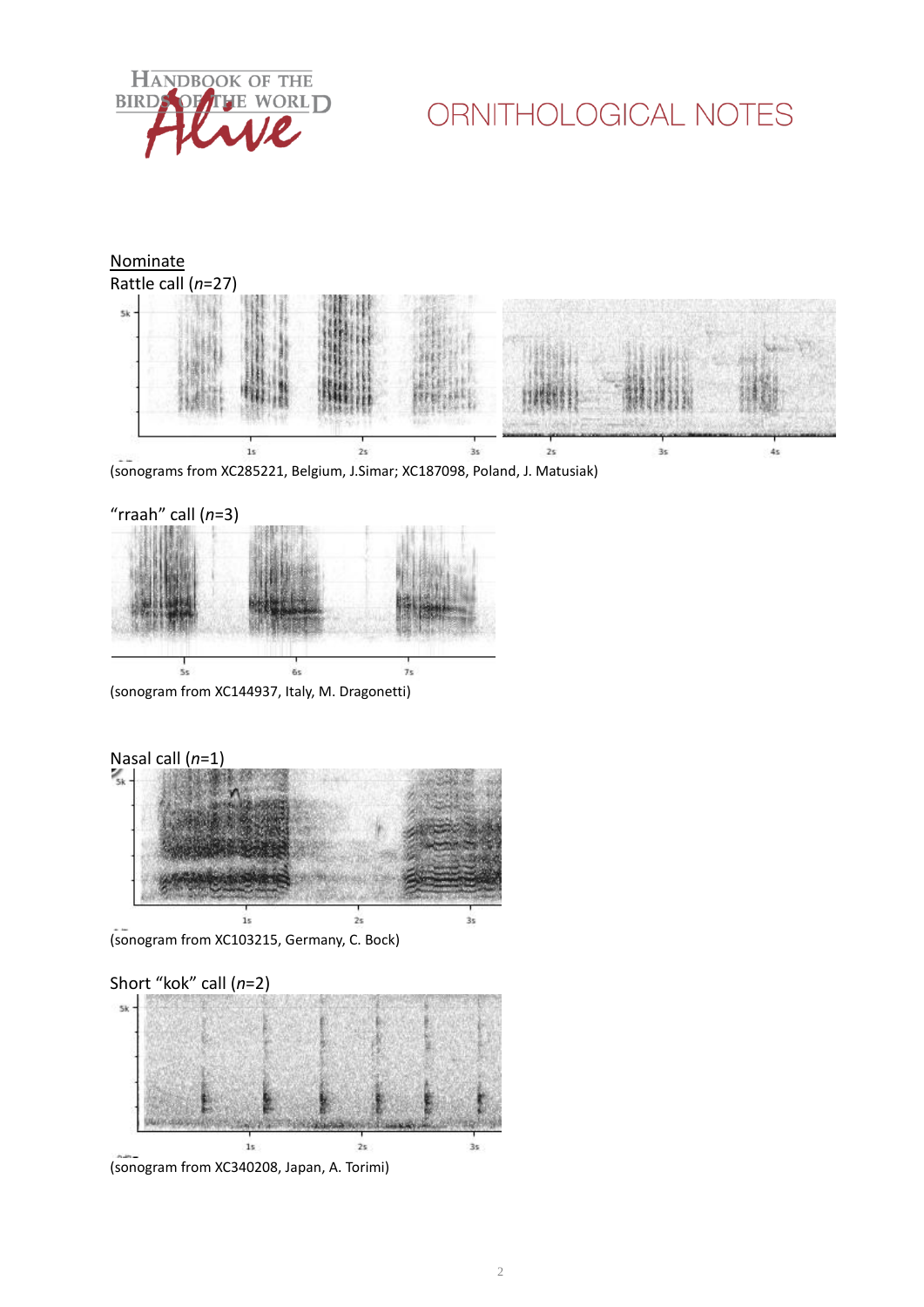



![](_page_2_Figure_3.jpeg)

(sonograms from XC307188, South Africa, F. Peacock; XC299961, Ethiopia, P. Boesman)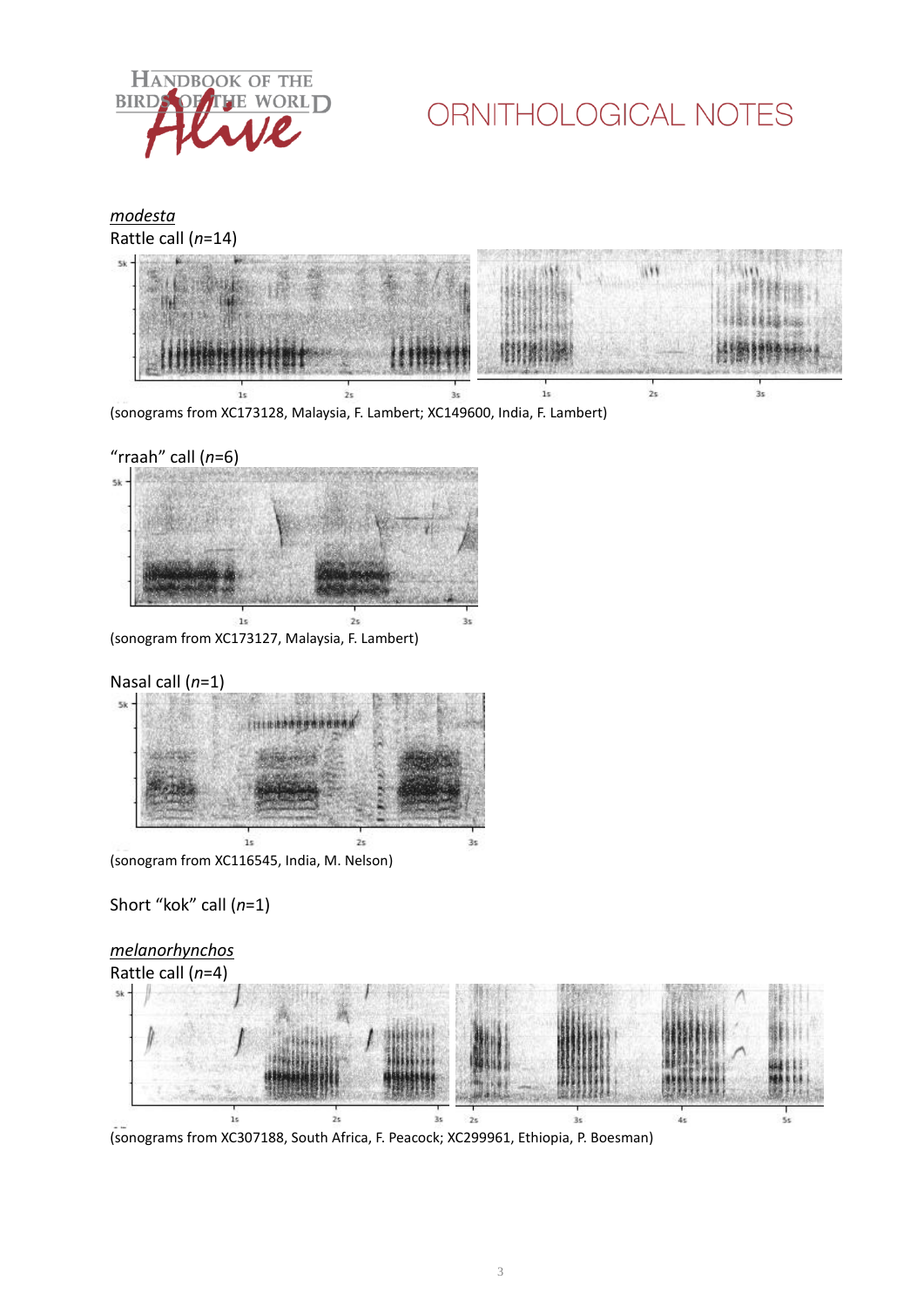![](_page_3_Picture_0.jpeg)

"rraah" call (*n*=3)

![](_page_3_Figure_3.jpeg)

(sonogram from XC307186, South Africa, F. Peacock)

Nasal call (*n*=0) Short "kok" call (*n*=0)

![](_page_3_Figure_6.jpeg)

(sonogram from XC50317, Argentina, M. Roda)

![](_page_3_Figure_8.jpeg)

(sonograms from XC290050, Mexico, M. Grosselet; XC361135, Argentina, N. Krabbe; XC50320, Argentina, M. Roda; XC257310, Ecuador, J.V. Moore)

Short "kok" call (*n*=5)

#### Nasal call (*n*=23)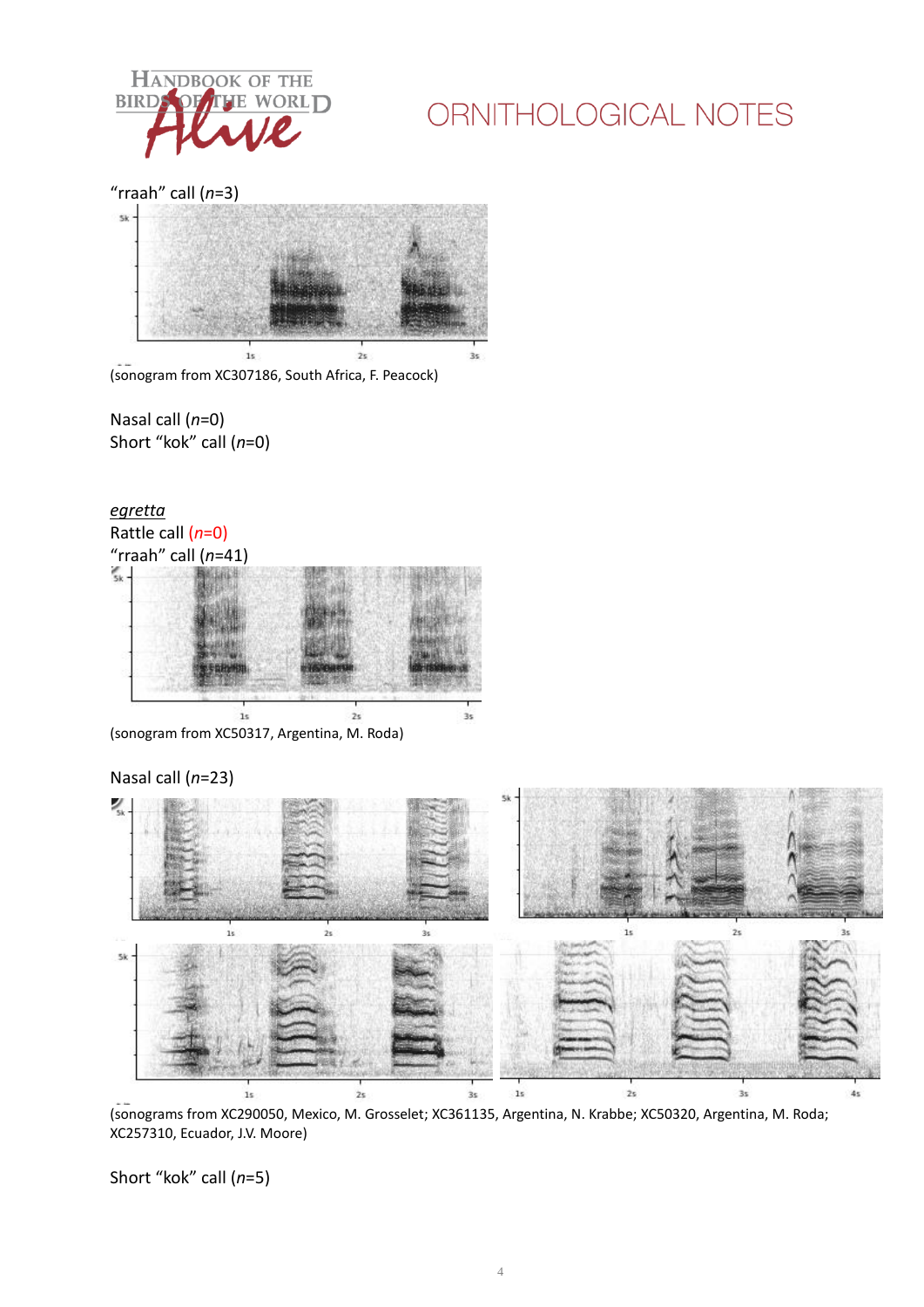![](_page_4_Picture_0.jpeg)

#### Summarized in the following table, the differences are quite clear:

|              | nominate | modesta | melanorhynchos | egretta |
|--------------|----------|---------|----------------|---------|
|              | $n = 33$ | $n=22$  | $n=7$          | n=69    |
| Rattle call  | 82%      | 64%     | 57%            | 0%      |
| "rraah" call | 9%       | 27%     | 43%            | 59%     |
| Nasal call   | 3%       | 5%      | 0%             | 33%     |
| "kok" call   | 6%       | 5%      | 0%             | 7%      |

Subspecies *egretta* apparently doesn't utter the rattle call, which is the commonest call in Old World races (or it is uttered so fast that it looks identical to the "rraah" call). The vocabulary of *egretta* consists mainly of the "rraah" call and the nasal call. While these two call types are also uttered by Old World races, especially the nasal call is rather an exception, and never reaches the extreme nasal rendering of *egretta* (see above sonograms). There is thus a clear difference in vocalizations. (The total absence of a homologous call could be given a score of 4 using Tobias criteria for the largest possible difference, or alternatively pace of the "commonest call" for *egretta* could be compared with other races, also leading to a score of 3–4).

Differences among the Old World races are less obvious, and a more detailed analysis with more samples is required. It would seem, however, that *modesta* has a rattle call that is clearly lower-pitched with energy packed in the lower frequencies, unlike the nominate which is noticeably higher-pitched (estimated score 2). Race *melanorhynchos* may be intermediate, but recordings of this taxon are too few to draw any conclusions. Similar differences may be true in respect of the "rraah" call.

I conclude that the voice of *egretta* especially stands apart, while other races show smaller differences, which may nevertheless be statistically significant. This not only offers further support to the conclusion offered by Pratt (2011), who stated that *egretta* is the most distinctive taxon, but it also adds another clear distinguishing feature to the list of differences shown by this race.

This note was finalized on 5 September 2017, using sound recordings available online at that time. I thank, in particular, the many sound recordists who made their recordings of the species available on XC and Guy Kirwan for revising the original text.

#### **References**

Christidis, L. & Boles, W.E. (2008). *Systematics and Taxonomy of Australian Birds*. CSIRO Publishing, Collingwood, Victoria, Australia.

Kushlan, J. A. & Hancock, J.A. (2005). *The Herons*. Oxford University Press, Oxford, U.K. Martínez-Vilalta, A., Motis, A. & Kirwan, G.M. (2017). Great White Egret (*Ardea alba*). In: del Hoyo, J., Elliott, A., Sargatal, J., Christie, D.A. & de Juana, E. (eds.). *Handbook of the Birds of the World Alive*. Lynx Edicions, Barcelona. (retrieved fro[m http://www.hbw.com/node/52684](http://www.hbw.com/node/52684) on 4 September 2017). Pratt, H.D. (2011). Observations on species limits in the Great Egret (*Ardea alba*) complex. *J. Heron Biol. & Conserv*. 1 (5): 1–5.

Tobias, J.A., Seddon, N., Spottiswoode, C.N., Pilgrim, J.D., Fishpool, L.D.C. & Collar, N.J. (2010) Quantitative criteria for species delimitation. *Ibis* 152(4): 724–746.